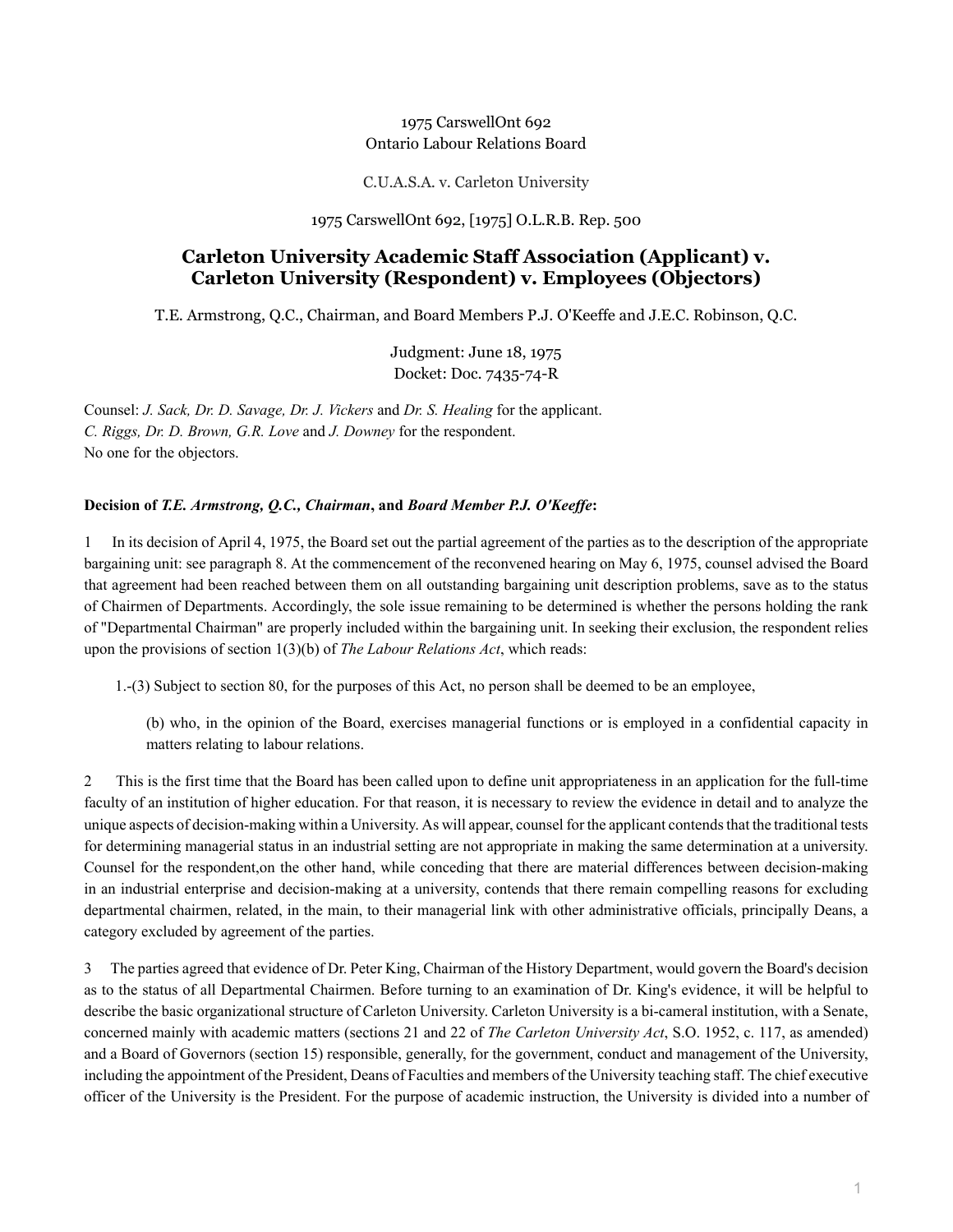Faculties and Schools, i.e., Faculties of Arts, Science, Engineering and Graduate Studies, Schools of Commerce, Journalism and Public Administration, etc.

4 Each faculty is headed by a Dean and contains a number of departments. The department of History, chaired by Dr. King, is one of fifteen departments within Division I of the Faculty of Arts (the Humanities Division). Within the History Department there are approximately thirty full-time tenured faculty members,four part-time or sessional lecturers, sixteen of seventeen graduate teaching assistants and several summer lecturers. It is common ground that the basic organizational unit of the University is the department. The department is comprised of all members of the faculty involved in teaching one or more subjects in a particular discipline. Each department has its own chairman.

5 We shall be examining the intra-departmental decision-making process in detail; however, it is generally true to say that, unlike an industrial enterprise, decision-making at this particular University tends to flow upwards from the department through the Dean to the President, with whatever approval or confirmation is required by various faculty or advisory committees. Moreover, decisions tend to be made collectively, at least at the departmental level. There was repeated reference in the evidence and in the submissions to the "collegial" nature of decision-making at a university. A less arcane and more comprehensible explanation is that at the faculty level, decision-making is shared by the entire faculty and operates through a committee system.

6 In the History Department there are eight standing committees, comprised of faculty and student representatives as follows: the Committee of Fields of Appointments; the Selection Committee; the Promotion and Tenure Committee; the Curriculum Committee; the Graduate Programme Committee; and three Degrees Committees: one for Pass B.A., one for Honours B.A. and one for M.A. Membership on the committees is determined by the entire faculty on the recommendation of the Chairman of the Selection Committee. The Departmental Chairman is required to chair the Committee on Promotions and Tenure, although he may set on and chair other committees. The work of the committees is indicated by their titles. For example, the Committee of Fields of Appointments determines what areas of a particular discipline are to be taught in order that the appropriate faculty appointments may be sought; the Curriculum Committee decides on course content, including curriculum changes, new courses, etc. Generally, committees report to the department, meeting in plenary session. Decisions at all meetings, whether full department meetings or committee meetings, are arrived at either by informal consensus or by majority vote. The membership on committees is subject to annual change.

7 Any full-time member of the department, regardless of his rank and whether or not he holds tenure, is eligible for election as Department Chairman. Nominations may be made by anyone within the department. If more than one candidate is nominated, the selection is by ballot amongst all of the members in the department. Dr. King was chosen by acclamation in July 1973 and has served as Department Chairman continuously since that time. The term of office is three years and the incumbent is eligible to succeed himself once. Certain elected student representatives are considered to be members of the department for the purpose of selecting the chairman as well as serving on the various committees. If the Department Chairman's term is not renewed, he can, and usually does, revert to his position as a faculty member. The formal appointment of the Chairman is confirmed by the President, after consultation with the Dean.

8 The duties of the Chairman of a Department or the Director of a School or Institute are summarized in Exhibit 22, a document issued by the respondent's Senate office on November 1, 1974, entitled "Academic Organization Carleton University", which reads, in part, as follows:

1. to call and preside over meetings of the department;

2. to represent the department in administrative matters;

3. to bring to the attention of the department for discussion and action matters pertaining to the work and efficiency of the department;

4. to oversee the internal administrative business of the department in consultation with other members, and to delegate administrative activities as he sees fit;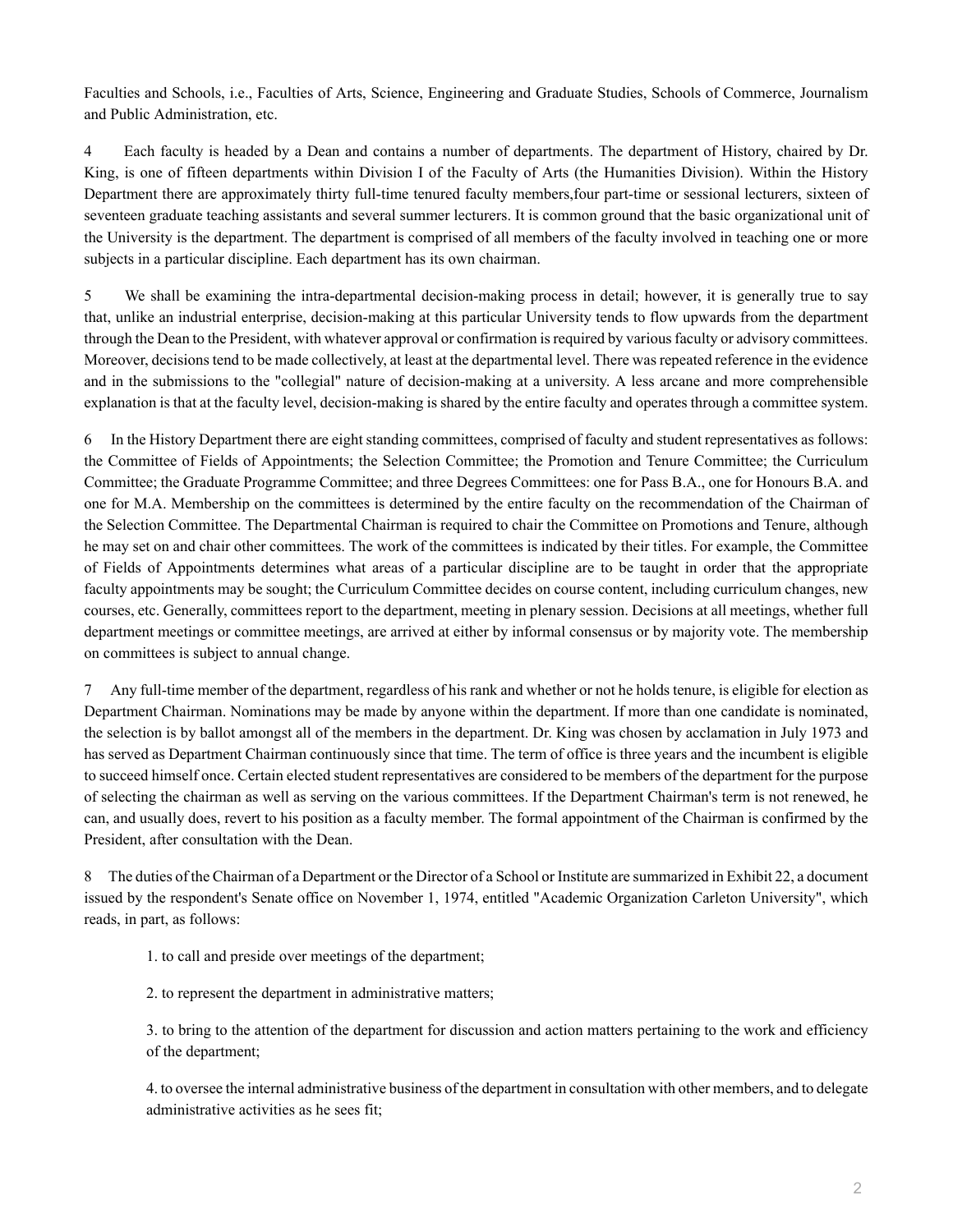5. to bring forward on behalf of the department, after consultation with other members, proposals requiring the approval of the appropriate Faculty Board, or of the Senate;

6. to designate, in consultation with other members of the department, the members who will take charge of or participate in courses or programs of the department. (In case of disagreement, the matter shall be referred to the appropriate Dean).

7. (Previously the Department Chairman prepared the department's library estimate but since April, 1969, library purchasing is done on an overall basis by the Librarian and the President. Departments may of course recommend specific books for acquisition.)

8. to submit to the appropriate Dean in writing, after consultation with other members, an estimate of the department's other budgeting needs for the ensuing year;

9. to perform such other duties in connection with the work and administration of the department as the President, or the appropriate Dean, may assign him.

9 Certain of the Department Chairman's duties, i.e., those relating to budget, tenure, hiring, promotion, etc. are of particular relevance to the shared or collegial decision-making process and they are examined in detail below. However, certain miscellaneous duties may be noted at this point. For example, as the above list indicates, the Department Chairman prepares the teaching schedule, subject to ratification by the full department. In preparing course assignments, he may be required to deal with particular requests and preferences expressed by faculty members. If a particular faculty member's preference cannot be accommodated to his satisfaction, he may carry the matter forward to the Dean, although, in Dr. King's experience, there have been no disagreements which he has been unable to resolve amicably through direct discussions with the faculty members involved.

10 The Chairman does not supervise his colleagues in their classroom work or in any other respect. Included in the Faculty Handbook (Exhibit 11) is an item entitled "Teacher Evaluation", which reference is made to assessments of faculty members by "senior colleagues" and to "student ratings" of faculty members. Nowhere in the evidence was it suggested that the Chairman plays a role in regular evaluations, except in committee presentations dealing with promotion and tenure, the details of which are examined later. The Chairman does not normally have occasion to deal with student complaints concerning instructors. Dr. King testified that a student with a complaint or problem would, instead, approach one of the faculty advisors appointed for the purpose of student consultation by the full departmental meeting.

11 A Chairman normally performs some teaching duties. Dr. King teaches one and a half courses, and in the next academic year will teach two courses. He sits on several non-departmental committees (for example, the Senate Executive Committee), not by virtue of his office as Chairman but in his capacity as a faculty member. The Chairman plays no role in the establishment of the salaries of his departmental colleagues. He does not take part in the faculty grievance procedure. He receives the normal salary of an Associate Professor, together with a stipend or honorarium of \$1000 (plus expenses) in consideration of extra duties performed as Chairman. When a member of the faculty wishes special time off, he makes application to the President, having first discussed the matter with the Chairman to determine whether the request can be conveniently granted. It is normal for the President to ask the Chairman for his recommendation with respect to special leave applications and the Chairman's recommendation is usually followed.

12 As a matter of routine, the Chairman signs applications by individual faculty members for research grants, not, however, as signification of approval and support, but merely as acknowledgment that the application is being made. Faculty members requiring graduate teaching assistants or markers normally make their own arrangements, subject to confirmation by the Chairman that funds are available within the current budget. Generally, it is clear that the Chairman is the single person within the department who communicates with the Dean in all matters of departmental administration. Dr. King stated that the Dean's confidence and support is essential in order that the Chairman may carry out his administrative duties effectively. Equally, he requires the support and cooperation of his colleagues.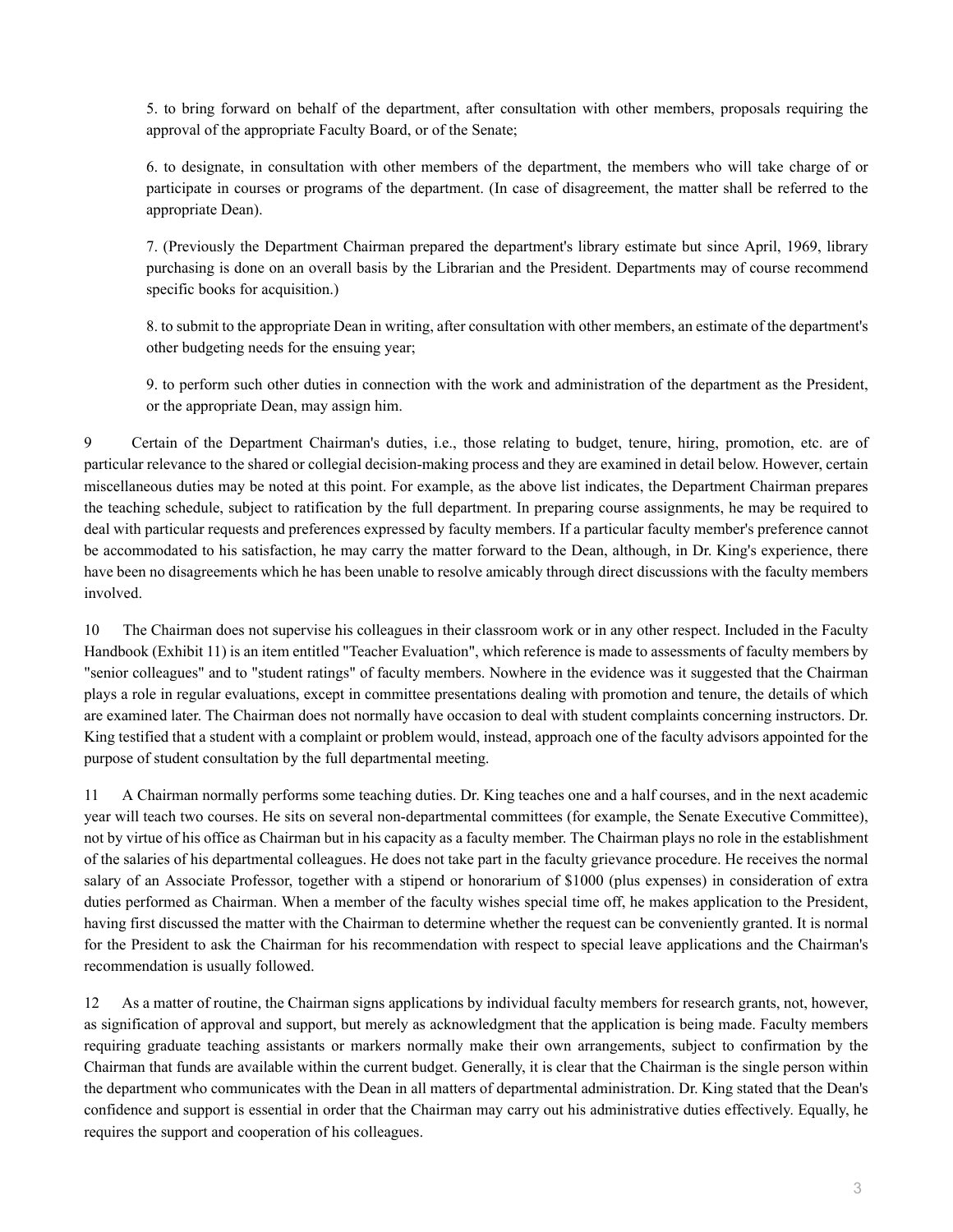13 Dr. King spends less than one-half of his working time on administrative duties and responsibilities as Chairman. As a rank-and-file faculty member, he spends approximately thirty hours per week either teaching or preparing for teaching, doing administrative work related to teaching, or in committee work unconnected with his work as Chairman. Approximately twenty hours per week are spent in administrative work as Chairman, either in committee meetings or other miscellaneous tasks: e.g., preparing for meetings, reviewing teaching schedules, reading or preparing memoranda, conferring with colleagues, reviewing the curriculum, working on the budget, etc. He agreed that, in general, it is true to say that as Chairman he co-ordinates the work of his departmental colleagues.

14 The more important functions of the Chairman - many of which illustrate the collegial nature of departmental decisionmaking - deserve more detailed examination.

#### **(a) The Departmental Budget**

The Chairman, following consultation with his departmental colleagues, prepares a preliminary budget (on the basis of funds allotted for the preceding year, together with an inflation allowance) for submission to the Dean. It is comprised of two major items: salaries for non-academic staff and office supplies and equipment. Faculty salaries are not included; in fact, the Chairman does not know the salaries of his colleagues, nor does he participate in the procedures followed at higher levels in approving or amending the preliminary budget. Excerpts from the departmental minutes (Exhibit 20) disclose that budget cuts,made by the Dean, are simply reported as a *fait accompli* by the Chairman to the departmental meeting. Such reductions in the preliminary budget can and do affect the number of available academic support staff (i.e., sessional lecturers, graduate teaching assistants).

#### **(b) Sabbatical Leave**

There is a standing, University-wide policy on sabbatical leave for full-time faculty, contained in the Faculty Handbook (Exhibit 12) and approved by the Board of Governors. While the Chairman, together with the Dean, administers the leave policy (see, for example, the memorandum of November 14, 1972 from the President, requiring the Dean and the Chairman *jointly* to arrange the scheduling of sabbatical leave) there is no evidence that the Chairman plays any role in formulating that policy. Any disagreement between the Chairman and Faculty members concerning entitlement to, or timing of, sabbatical leave is resolved by the Dean. If sabbatical leave has to be postponed, notification of postponement is given by the Dean, rather than by the Chairman. Similarly, if a faculty member wishes to withdraw his notice of intention to take sabbatical leave within the sixmonth period proceeding commencement of leave, the agreement of the Dean and the President (not the Chairman) is required: see Policy on Sabbatical Leave, Exhibit 12.

### **(c) Hiring**

### *(i) Full-time Faculty*

Before recruitment can occur, the Department's Committee on Field of Appointments must determine what area within a particular subject requires staffing. The Committee's decision is then reported to, and ratified by, the full departmental meeting, and only then is the Chairman authorized to solicit applicants. The Selection Committee reviews all applications and determines which applicants should be interviewed, although the Chairman may screen and reject applicants who are obviously unqualified. Interviews are conducted by the entire Selection Committee, whose decision may be reported back to the full departmental meeting. The proposed appointment is then discussed with the Dean ("with the involvement of the appropriate departmental committees") who authorizes the Chairman to make an informal offer to the applicant, on terms as to salary and rank prescribed by the Dean. Although the Chairman may be given limited mandate to negotiate salary, the permissible range of negotiations is stipulated by the Dean, and it is clear that the Chairman has no authority to commit the University to a final position. Dr. King agreed that he was a conduit in these matters and that final approval, including the formal offer of employment, came from the President. Matters of administrative detail - e.g., office and secretarial facilities, teaching assistants, etc. - may be discussed between the Chairman and the applicant, although standard departmental arrangements cover these relatively minor matters.

### *(ii) Sessional Lecturers*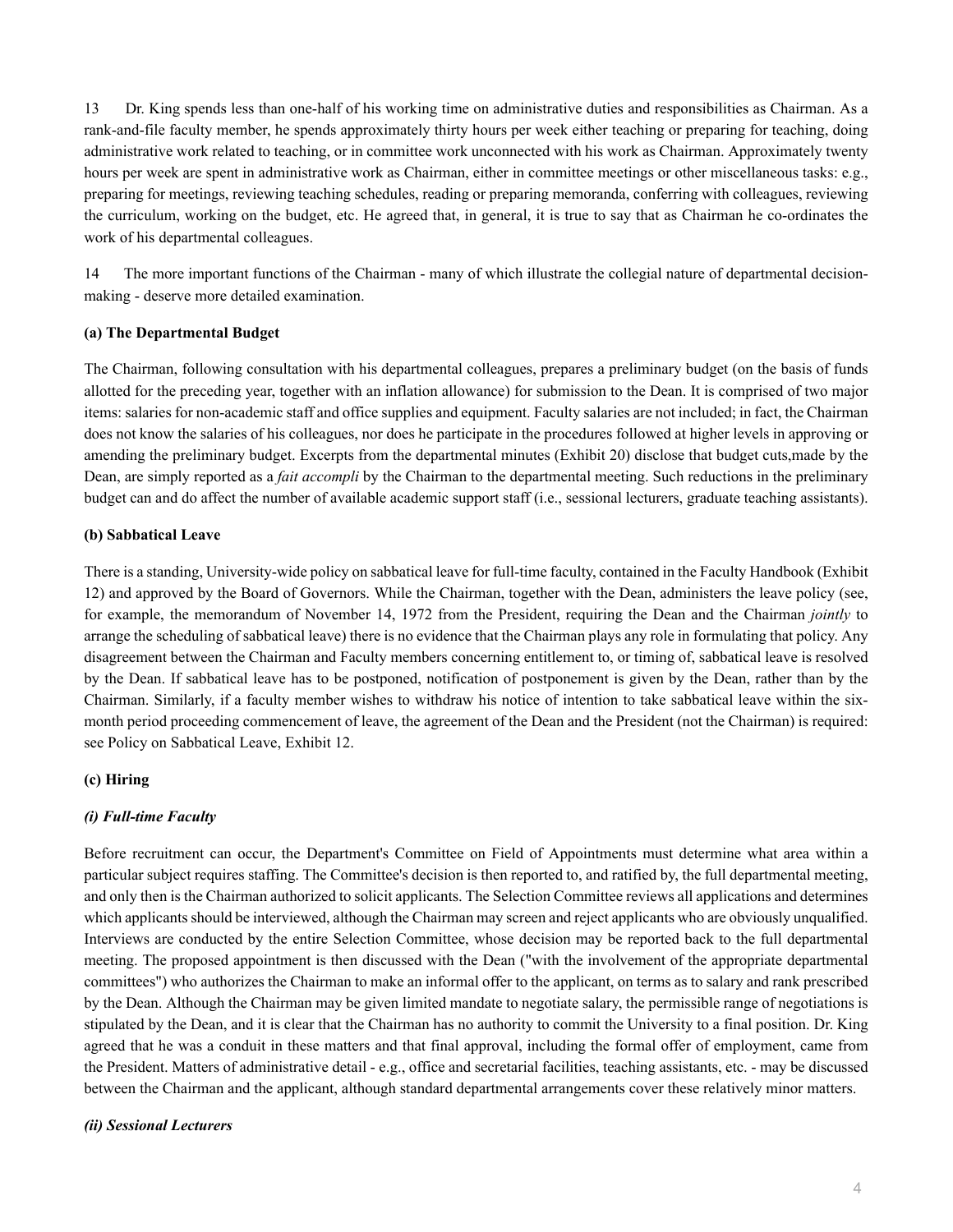The Chairman has a more significant role in the recruitment and hiring of sessional lecturers who, it is to be noted, are excluded from the bargaining unit. The Chairman discusses particular needs, as well as potential candidates, with his colleagues, both to determine availability and to assess suitability of prospective appointees. Dr. King testified that sessional lecturers "would not be hired if [his] colleagues did not approve". According to the Faculty Handbook, appointments are "handled by the Chairman and the Dean, although the President gets a copy of the appointment. The formal appointment is offered by means of an agreement signed by the Dean". Summer lecturers are engaged in much the same manner, with little or no involvement by the departmental committees.

#### **(d) Tenure**

No matter is more rigidly structured than the procedure for granting of tenure to full-time faculty members. Each department is required to establish a committee on tenure, consisting of the Chairman of the department and at least four other faculty members, as representative as possible of the ranks and fields of interest in the department. In the Department of History, the Chairman is required to chair the Promotions and Tenure Committee but the University-wide regulations (approved by the Board of Governors) permit departments to specify their own procedure for selecting the Chairman of the tenure committee. Intradepartmental determinations on tenure are given exclusively to the tenure committee. The departmental Chairman is required to present to the committee a detailed statements concerning the candidate, based upon all relevant sources: e.g., *curriculum vitae*, published works, etc., together with an appraisal and recommendation. Following its deliberations, the committee must prepare written recommendations, including any areas of disagreement, signed by *all* committee members.

A complex, review procedure is also prescribed. The committee's recommendation is forwarded to the Dean (with copies to the candidate and to the President); the matter is considered by a Faulty (or Divisional) Committee on Tenure, chaired by the Dean and comprising all Chairmen of the Faculty (or Division), together with one member from each departmental committee on tenure. Following deliberations, the Faculty or Divisional Committee makes its recommendations to the President, through the Dean, accompanied by a written statement prepared jointly by the Dean and the appropriate Departmental Chairman, setting out the reasons for the recommendation. The President then makes his decision and communicates it to the candidate and to the Faculty and Departmental Committees concerned. For the unsuccessful candidate, there is a final appeal to the Tenure Appeal Committee, a standing committee of the Senate. Departmental Chairmen are *not* eligible for membership on the Tenure Appeal Committee. Dr. King stated that he did not participate in tenure procedures except as described above, and in particular that he made no informal recommendations, written or oral, to the Dean or any other persons concerning applications for tenure.

#### **(e) Promotions**

Like tenure, promotions are governed by a University-wide policy, adopted by the President's Advisory Committee on Promotions (Exhibit 10). Each department is required to establish a promotions committee. In the Department of History, the departmental Chairman chairs the Promotion and Tenure Committee, which prepares a list of all persons eligible for consideration for promotion, together with an evaluation of each, based upon scholarship, teaching performance and general contribution to the University. The Chairman then submits the departmental recommendation - prepared and signed by *all* committee members - to the Dean, together with supporting documentation. The Dean may add names to the list of recommended promotions. The departmental Chairman then presents the Committee's recommendations to the Divisional Committee on Promotions. Dr. King pointed out that if the departmental Chairman dissents from the Committee's recommendation on promotion, someone else from the Department is asked to make the presentation. According to the uniform procedures as set out in the Faculty Handbook, the Dean requests confidential letters of recommendation from Faculty "referees" concerning the professional status of each candidate. The Dean then forwards the recommendations to the President for submission to the President's Advisory Committee on Promotions. The formal promotion is made by the President, as contemplated by section 15(3) of the *Carleton University Act*.

#### **(f) Dismissals**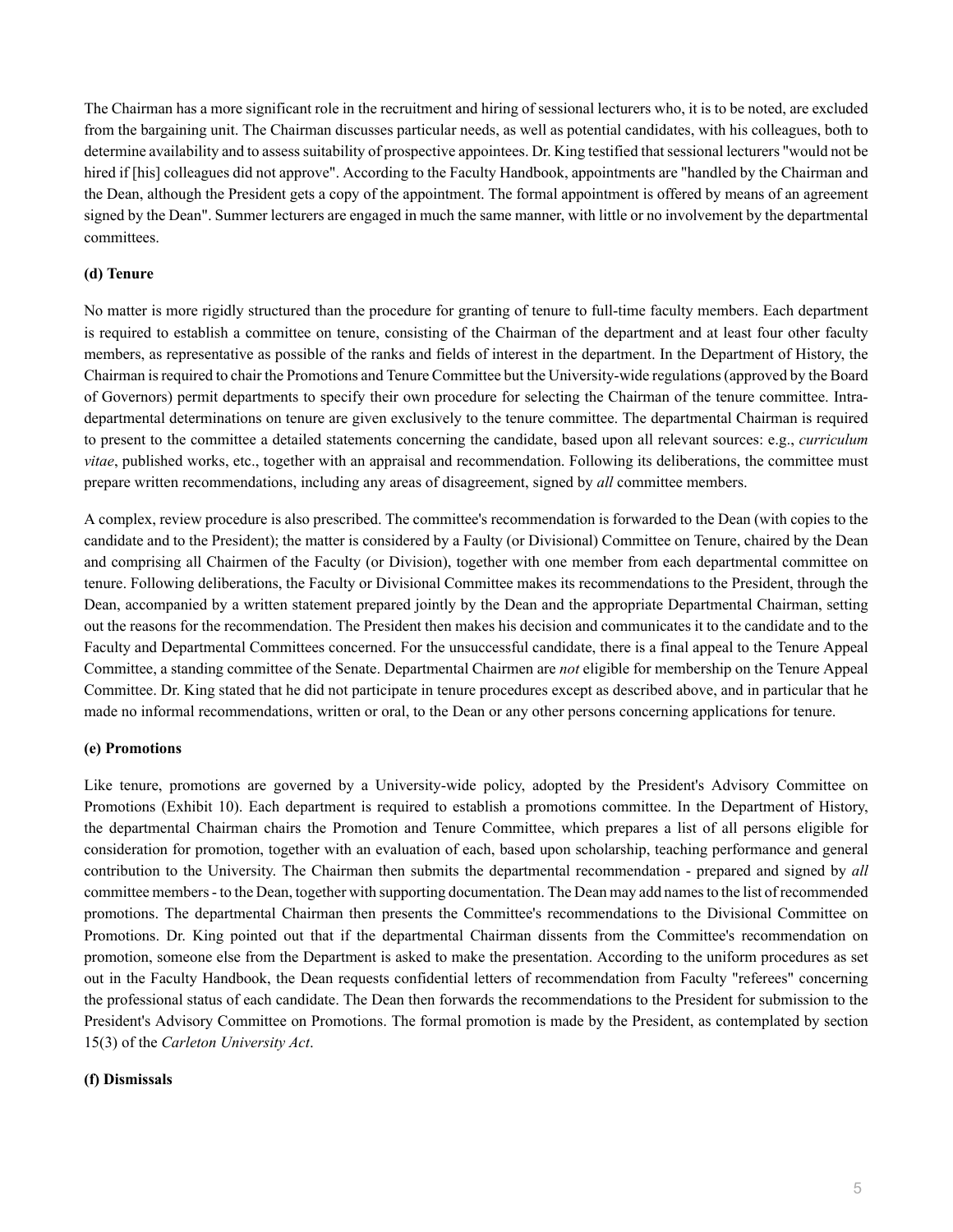Dr. King testified that he has no authority to discharge or discipline his colleagues. The University-wide procedures on tenure and dismissals (Exhibit 11), approved by the respondent's Board of Governors, contains no suggestion to the contrary. The document reads, in part, as follows:

There is no formalized body of rules concerning the conduct of the Faculty, nor is there a laid-down procedure for determining the fact of undesirable conduct, and the penalty therefor is presumably denial of tenure or promotion. Suspension or termination of employment are penalties available in response to undesirable conduct. These matters affect the contract of employment between the Faculty members and the University. As such, they are ultimately under the jurisdiction of the Board of Governors, *although this authority is exercised only on the recommendation of the President, usually on the advice of the Dean*. (underlining added).

There is an established procedure for dismissal which reinforces the fact that dismissal is within the President's prerogative: namely, a Presidential investigation, including a committee of inquiry. The only stipulated involvement of the departmental Chairman is at the "informal proceedings" stage, where the Faculty member may be invited by the President to meet with the President, the Dean and the Departmental Chairman. If this invitation is declined and the dismissal is contested, a formal appellate procedure comes into play, in which the Chairman has no apparent role.

# **(g) Relationship with Administrative Staff**

The Department of History has one administrative assistant and three secretaries. Potential candidates are sent to the Department by the respondent's Personnel Department. The administration assistant, who works for the Chairman, is interviewed and presumably accepted for employment by the Chairman, although the formal act of hiring is apparently done by Personnel. The administrative assistant advises the Chairman on the suitability of applicants for the secretarial positions. In addition to dealing with the Chairman's correspondence, the administrative assistant deals with routine administrative matters, such as student records, budget expenditures, requisitioning of office supplies, etc. It is clear that the ultimate supervisory responsibility over the department's administrative staff lies with the Departmental Chairman (although a small proportion of his time is spent in supervising the clerical support staff who are not, of course, included in the bargaining unit). Dr. King testified that, if required, he would recommend dismissal of a secretary, although he hasn't had occasion to do so. This is consistent with the policy statement contained in the Faculty Handbook which provides: "The Bursar of the officer who terminates the employment of the support staff, on the basis of the recommendation of the department head".

### **(h) Merit Pay Increases**

Much evidence was tendered concerning the role of the Chairman in authorizing discretionary merit increases for full-time faculty. The President, in a memorandum to all Faculty members, set out procedures to be followed in granting discretionary increases for the academic year 1974-75. The substance of the memorandum was that increases were to be recommended by the Chairman following an assessment of the performance of individual members of the department, such recommendations to be subjet to review by the Dean. In fact, however, in the Department of History the matter was dealt with by the entire department at a departmental meeting. Following the unanimous decision of the Faculty, the Chairman recommended that the same average discretionary increase be granted to each member of the department - a recommendation which was accepted and carried out by the administration. Acquiescence by the respondent in this departure from the President's memorandum is significant. In our view, evidence of the practical application of policies is of greater probative value than the formal policy itself.

### **(i) Confidential Files**

Dr. King testified that he had access to all files in the History Department, including the personal files of his colleagues not available to others in the department. However, he pointed out that most of the material on those personal files dealing with assessments and evaluations would be made available to the Promotion and Tenure Committee. Documents relating to new appointments, including references and evaluations from former employers, would be seen by the Selection Committee. Although the files would contain any recommendations from the Chairman for merit or special salary increases, it is obvious that the Chairman would have knowledge of these matters independently of their inclusion on the files. The files do not contain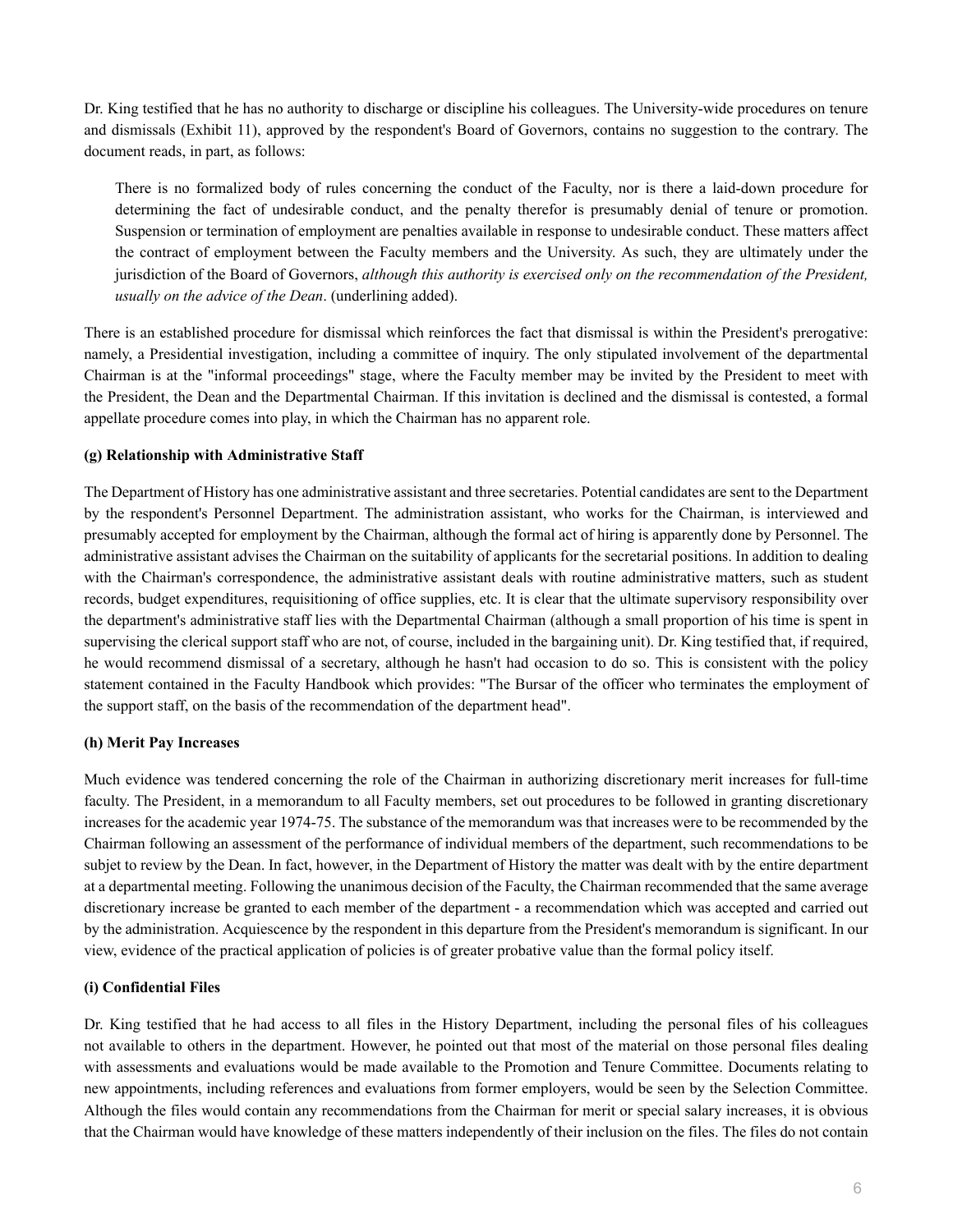information concerning wages. It was not established that the Chairman made use of the material in these files in any confidential function relating to labour relations other than those functions performed by the departmental committees, as outlined above.

15 In the light of the facts described above, we must determine whether the Departmental Chairmen should be excluded from the bargaining unit by virtue of section  $1(3)(b)$  of the Act. This statement of the problem is deceptively simple; the underlying questions are complex and, in some senses, unique: is the managerial test capable of abstract formulation or must it depend upon the particular context in which it arises? If the test varies with the context (as we believe it must), what are the characteristics of the university governance which are controlling; in an institution where decision-making is shared by a peer group, is there a discoverable demarcation line between the administration (the management) and those subject to the edicts of the administration (the faculty)? If so, on which side of the line do departmental chairmen fall?

16 The first of the underlying questions is the easiest to answer. It is now well established that in particular institutions (notably hospitals) and amongst particular groupings of employees (highly trained technicians, paramedical employees, paraprofessionals, etc.) skill, training and the assumption of responsibility are not necessarily equivalent to the performance of management functions within the meaning of section  $1(3)(b)$  of the Act. Thus we have held that a skilled white collar worker performing complex and important duties and having a measure of independent decision-making power may not exercise managerial functions. The two general tests most frequently propounded are first, whether the particular employee participates in the formulation of policy in a meaningful and significant way; and secondly, whether in the performance of assigned duties he has the capacity to affect the employment status of persons working under him: see *Falconbridge Nickel Mines Limited*, OLRB M.R. Sept. 1966, p. 379; *The Hydro Electric Power Commission of Ontario*, OLRB M.R. Aug. 1969, p. 669; *McIntyre Porcupine Mines Ltd.*, Board file No. 4373-73-R (April, 1975).

17 It will be seen immediately that these tests are premised on the industrial model of hierarchic authority, where ultimate power resides above - typically, with the plant manager - and filters down through a management chain to the primary level of supervision - the unit supervisor,or foreman. Even in the hospital cases this is so, the difference being that the line between management and non-management is blurred by the importance, complexity and responsible nature of some of the functions performed by non-managerial employees. However, the same basic bureaucratic decision-making structure is present in the hospital as in an industrial enterprise: see *[Toronto East General and Orthopaedic Hospital Inc.](http://nextcanada.westlaw.com/Link/Document/FullText?findType=Y&pubNum=0006136&cite=1974OLRBRCA672&originatingDoc=I10b717cf52b163f0e0440003ba0d6c6d&refType=IC&originationContext=document&vr=3.0&rs=cblt1.0&transitionType=DocumentItem&contextData=(sc.DocLink))*, [1974] OLRB Rep. 672; *[Ottawa](http://nextcanada.westlaw.com/Link/Document/FullText?findType=Y&serNum=1974150072&pubNum=0006136&originatingDoc=I10b717cf52b163f0e0440003ba0d6c6d&refType=IC&originationContext=document&vr=3.0&rs=cblt1.0&transitionType=DocumentItem&contextData=(sc.DocLink)) General Hospital*[, \[1974\] OLRB Rep. 714](http://nextcanada.westlaw.com/Link/Document/FullText?findType=Y&serNum=1974150072&pubNum=0006136&originatingDoc=I10b717cf52b163f0e0440003ba0d6c6d&refType=IC&originationContext=document&vr=3.0&rs=cblt1.0&transitionType=DocumentItem&contextData=(sc.DocLink)); *[Peterborough Civic Hospital](http://nextcanada.westlaw.com/Link/Document/FullText?findType=Y&serNum=1973144667&pubNum=0006136&originatingDoc=I10b717cf52b163f0e0440003ba0d6c6d&refType=IC&originationContext=document&vr=3.0&rs=cblt1.0&transitionType=DocumentItem&contextData=(sc.DocLink))*, [1973] OLRB Rep. 154.

18 The university model is significantly different. While the Board of Governors is, in a general overall sense, responsible for the business operations of the institution,and the Senate for its academic policies, the power of detailed decision-making is diffuse and extends into the institution's basic organizational unit, the department. Moreover, management-type decisions are made not only by the Board of Governors, the Senate, the President, the senior administrative staff, the Deans, but by faculty members as well, and in more recent times, students, as members of various committees or boards. Counsel for the applicant argued that decision-making was reversed in the university, and that all critical management determinations flow from the departmental level to the higher administrative levels. This seems to us to be an over-simplification. Important determinations of general application are made at the higher levels and in this sense, a parallel with the industrial model remains. What is novel is that many important decisions, narrower in scope and having to do with the academic and personnel matters applicable to limited groupings, do originate at the departmental level, subject only to endorsation at the higher levels.

19 It is clear to us from the evidence that the effective initial decisions on hiring, promotion and tenure, curriculum, etc. are made by the faculty as a group. This, no doubt, reflects the fact that the university is seen, historically, as a community of scholars where common educational interests and goals - at least ideally - transcend the traditional management/non-management distinctions. In *[Hamburger v. Cornell University](http://nextcanada.westlaw.com/Link/Document/FullText?findType=Y&serNum=1925100393&pubNum=0000596&originatingDoc=I10b717cf52b163f0e0440003ba0d6c6d&refType=RP&originationContext=document&vr=3.0&rs=cblt1.0&transitionType=DocumentItem&contextData=(sc.DocLink))*, 240 N.Y. 328, Mr. Justice Cardoza wrote:

A governing body of a University makes no attempt to control its professors and instructors as if they were servants. *By practice and tradition the members of the faculty are masters and not servants... They have the independence appropriate to a company of scholars*. (underlining added).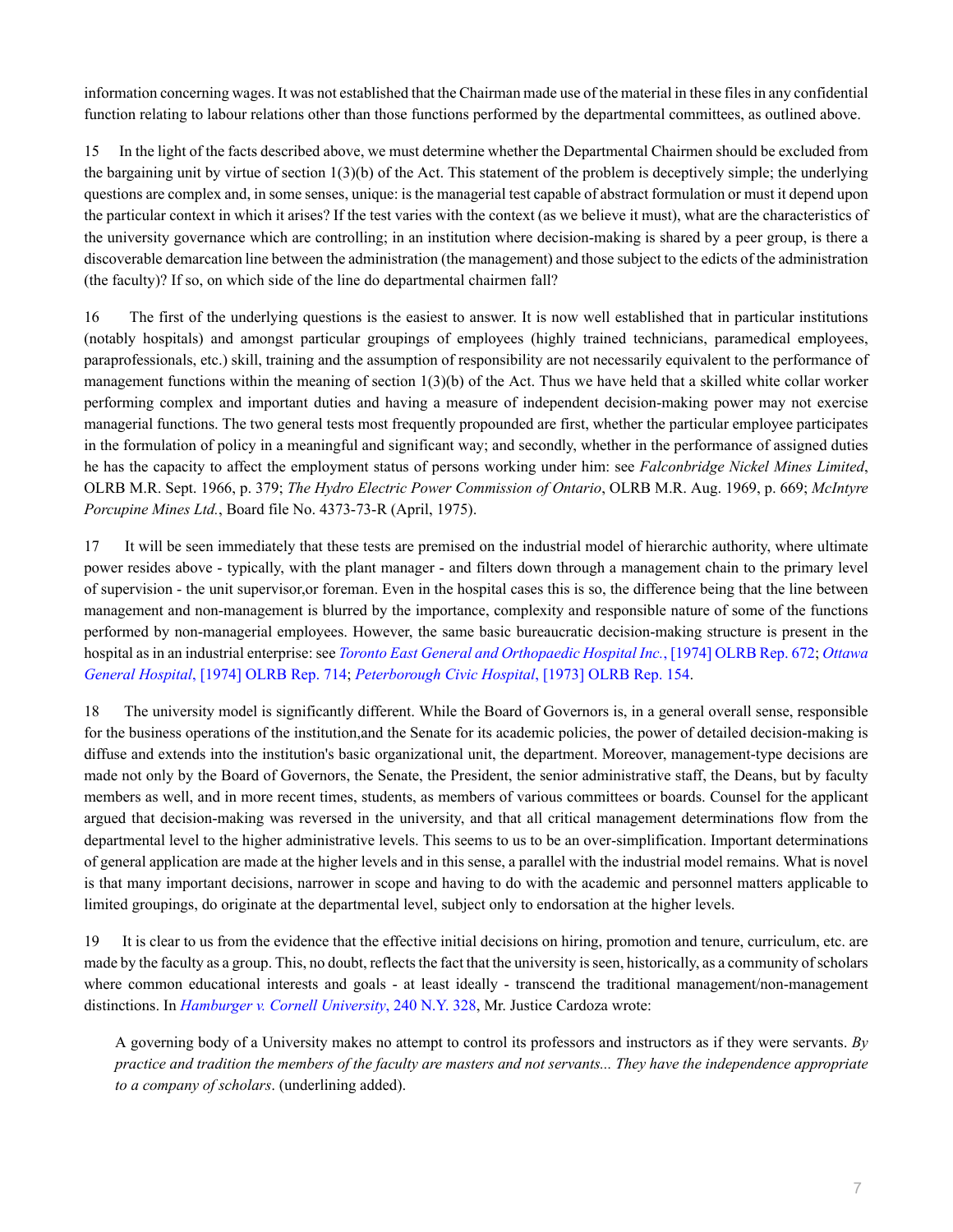20 This view of the status of faculty members led some universities in early faculty applications before the National Labour Relations Board to contend that no faculty members are eligible for collective bargaining, since all exercise supervisory authority within the meaning of section 2(11) of the *National Labour Relations Act*. The N.L.R.B., however, rejected that argument, holding, in effect, that while an individual decision may be supervisory in character, if it applies to others, the same type of decision made collectively, by those to whom the decision applies, loses its supervisory character. Superficially, the result appears paradoxical. However, what we take the N.L.R.B. to be saying is that self-government, by group decision-making, is not the kind of externally imposed supervisory edict to which section 2(11) of the *National Labour Relations Act* is intended to refer. In our view, the same reasoning applies with equal force to section 1(3)(b) of *The Labour Relations Act*. This is not to say that there is no employer-employee distinction in the University. While the collegial relationship is unique, and while many important employment-related decisions are made communally, the faculty as a whole is still economically dependent on the decisions of the supreme governing body, the Board of Governors. Accordingly, there does exist, in our view, a sufficient distinction between the administration and the faculty to enable us to say that faculty members may bargain collectively under *The Labour Relations Act*.

21 What, however, of the status of Departmental Chairmen? Mr. Sack, on the one hand, contends that the exclusion of Departmental Chairmen would destroy the principle of the collegial decision-making. Mr. Riggs, as well, argues for the preservation of collegiality, but on different grounds, contending that the inclusion of the Departmental Chairman would preclude him from continuing to play his dual role as even-handed representative of both the faculty and the administration at the departmental level. In the absence of that necessary management link, according to Mr. Riggs, the parties will be driven into polarized positions and shared decision-making will be destroyed. Yet, if, as we have concluded below, the Chairman is indistinguishable in any significant respect from his colleagues, all of whom share more or less equally in the decision-making process, the threat of collegiality consists precisely in the respondent's tacit recognition that the traditional collective bargaining regime is appropriate for faculty members.

22 In short, the potential for polarization to which Mr. Riggs refers already exists, whatever our decision may be as to the status of Departmental Chairmen. Put another way, we are of the view that the survival of the collegial process does not turn on the question of inclusion or exclusion of Departmental Chairmen. A much more fundamental problem faces the parties and that is whether they can adapt in their relationship to the strains of collective bargaining. Legally, we have concluded that the faculty have the right to organize under *The Labour Relations Act*; the suitability of the traditional bargaining relationship and the capacity of the negotiating parties to fashion a *modus operandi* which will preserve the existing collegial structures remains to be tested.

23 Within the existing structures, as described in the evidence, we cannot conclude that Departmental Chairmen perform functions sufficiently different from those of their departmental colleagues to warrant their exclusion from the bargaining unit. In the *Duff-Berdhal Report*, [1](#page-11-0) Departmental Chairman is defined as:

<span id="page-7-0"></span>The administrative head of a department; i.e., a single field of policy. Some Universities use 'head' instead of 'chairman'. The latter perhaps conveys better the sense that he is *primus inter pares*.

There is no doubt, on the evidence, that the Departmental Chairman has an administrative role. As the *Duff-Berdhal Report* states:

He always will and should have certain areas of administrative discretion, but the department's basic policies should be approved collectively.

The real question is whether the Chairman at Carleton have sufficient individual discretion to justify their exclusion from the unit. We think not. In those areas of greatest importance - hiring, tenure, promotion and dismissal - the dominant role is played by the department collectively. It is true that the Chairman assembles data, makes presentations, gives evaluation reports at higher committee levels, etc., but he does so as a representative of the department, scrupulously expressing the will of his colleagues rather than his personal views, as the particular recommendation proceeds through the review process. In the more routine areas,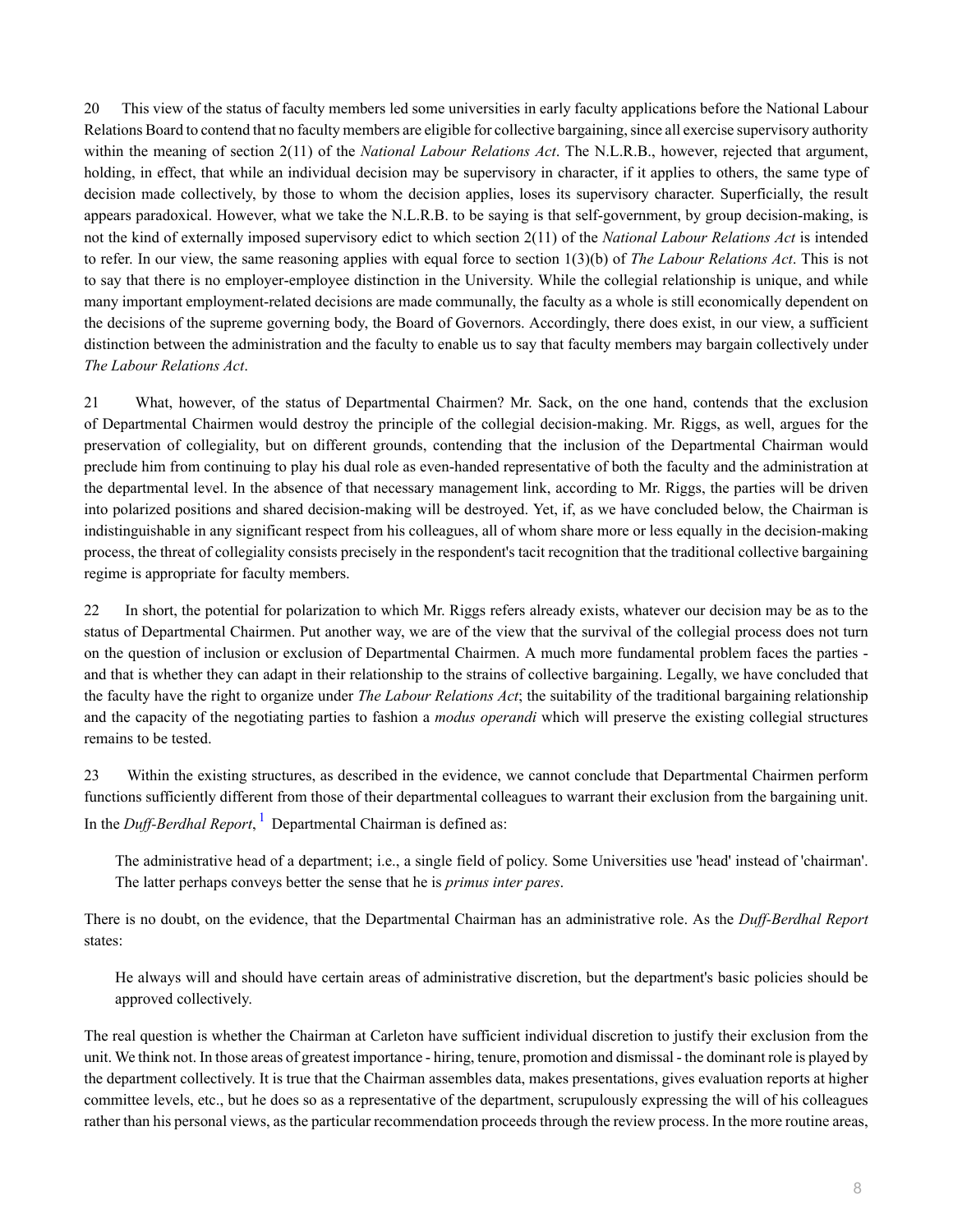while some potential for the exercise of independent discretion exists, it is for the most part narrowly circimscribed. Moreover, in a substantive sense, the decisions in these areas are of limited importance. It is true, for example, that the Departmental Chairman has some independent discretion in the employment of the administrative staff and, possibly, summer lecturers. These persons, however, are not in the bargaining unit and we see no reason for excluding the Chairman on that ground. In our view, the infrequent exercise of authority over the office staff poses no danger of conflict of interest within the unit. It is important to emphasize that the overwhelming proportion of the Chairman's duties have nothing whatever to do with the supervision or control of the department's small clerical staff. In this connection, we agree with the observation of the National Labour Relations Board in *Adelphi University*[, 195 NLRB No. 107 at page 19; \[1972\] CCH NLRB ¶23,950:](http://nextcanada.westlaw.com/Link/Document/FullText?findType=Y&serNum=1972010830&pubNum=0001033&originatingDoc=I10b717cf52b163f0e0440003ba0d6c6d&refType=CA&originationContext=document&vr=3.0&rs=cblt1.0&transitionType=DocumentItem&contextData=(sc.DocLink))

An employee whose principal duties are of the same character as that of other bargaining unit employees should not be isolated from them solely because of a sporadic exercise of supervisory authority over non-unit personnel.

24 We have read with interest all of the National Labour Relations Board's cases cited to us by counsel. While it is true that the *U.S. National Labour Relations Act* is not identical to *The Labour Relations Act* in dealing with managerial exclusions, the relevant sections of the U.S. legislation are, in effect, a compendium of the major tests which this Board has developed in its assessment of the managerial function. The *National Labour Relations Act* does not speak of managerial functions, per se, but excludes from the definition of employee in section 2(3) "any individual employed as a supervisor". In section 2(11), *supervisor* is defined as -

any individual having authority, in the interest of the employer, to hire, transfer, suspend, lay off, recall, promote, discharge assign, reward or discipline other employees, or responsibly to direct them, or to adjust their grievances, or effectively to recommend such action, if in connection with the foregoing the exercise of such authority is not of a merely routine or clerical nature, but requires the use of independent judgment.

Accordingly, the U.S. decisions are, presumptively, of some assistance. However, even on the most careful reading, it is difficult to reconcile what appear to be two contradictory lines of authority. In the first two cases, *[C.W. Post Center of Long Island](http://nextcanada.westlaw.com/Link/Document/FullText?findType=Y&serNum=1971020945&pubNum=0001552&originatingDoc=I10b717cf52b163f0e0440003ba0d6c6d&refType=RP&originationContext=document&vr=3.0&rs=cblt1.0&transitionType=DocumentItem&contextData=(sc.DocLink)) University*[, \[1971\] CCH NLRB ¶22,961,](http://nextcanada.westlaw.com/Link/Document/FullText?findType=Y&serNum=1971020945&pubNum=0001552&originatingDoc=I10b717cf52b163f0e0440003ba0d6c6d&refType=RP&originationContext=document&vr=3.0&rs=cblt1.0&transitionType=DocumentItem&contextData=(sc.DocLink)) and *Long Island University* (*Brooklyn Center*), [1971] 189 NLRB 110, the Board excluded Departmental Chairmen as supervisors. In the next two cases - *Fordham University*[, \[1971\] CCH NLRB ¶23,473,](http://nextcanada.westlaw.com/Link/Document/FullText?findType=Y&serNum=1971020220&pubNum=0001552&originatingDoc=I10b717cf52b163f0e0440003ba0d6c6d&refType=RP&originationContext=document&vr=3.0&rs=cblt1.0&transitionType=DocumentItem&contextData=(sc.DocLink)) and the *University of Detroit*[, \[1971\] 78 LRRM 1273](http://nextcanada.westlaw.com/Link/Document/FullText?findType=Y&serNum=1971020630&pubNum=0000025&originatingDoc=I10b717cf52b163f0e0440003ba0d6c6d&refType=RP&originationContext=document&vr=3.0&rs=cblt1.0&transitionType=DocumentItem&contextData=(sc.DocLink)), the Board included Departmental Chairmen in the bargaining unit, ostensibly on the ground that the Chairmen in the latter two cases did not have the power to make effective recommendations as to the hiring and change of status of other faculty members.

25 As the NLRB's jurisprudence has grown, decisions have continued to go both ways. Frankly, it is difficult to derive a consistent rationale based upon clear evidentiary distinctions. The fact that the NLRB is, itself, aware of its own ambivalence on the issue is reflected in the following passage from *New York University* [case, \[1973\] 83 LRRM 1549:](http://nextcanada.westlaw.com/Link/Document/FullText?findType=Y&serNum=1973011877&pubNum=0000025&originatingDoc=I10b717cf52b163f0e0440003ba0d6c6d&refType=RP&originationContext=document&vr=3.0&rs=cblt1.0&transitionType=DocumentItem&contextData=(sc.DocLink))

In virtually every case since we asserted jurisdiction over universities the status of department chairman, or heads, has been in issue. That is true here as well. Attempting to identify and resolve the complex threads, and even the nuances of the relationship among the faculty, administration, and department chairmen is not an easy task, nor one usually susceptible to a completely satisfactory conclusion.

26 The recent trend before the NLRB, however, appears to favour the inclusion of Departmental Chairmen performing duties similar to the Chairmen at Carleton. As was stated in the *New York University* case:

Though chairmen have a certain formal responsibility with respect to decisions on the appointment, salary, promotion, and tenure of full-time faculty, it appears that they act primarily as instruments of the faculty in these matters. The chairmen, in these respects, therefore, stand on the same footing as the faculty, whence their authority flows.

27 There is very little Canadian jurisprudence to guide us in this difficult determination. Faculty members in two Community Colleges have been certified in British Columbia: Capilano College (Nov. 1973) and Vancouver City College (May 1974). In both, Division Chairmen were included. In *Vancouver City College*[, \[1974\] 1 Canadian LRBR 298](http://nextcanada.westlaw.com/Link/Document/FullText?findType=Y&pubNum=0006623&cite=1974+1CANADLRBRCA298&originatingDoc=I10b717cf52b163f0e0440003ba0d6c6d&refType=IC&originationContext=document&vr=3.0&rs=cblt1.0&transitionType=DocumentItem&contextData=(sc.DocLink)), the Board observes at page 302: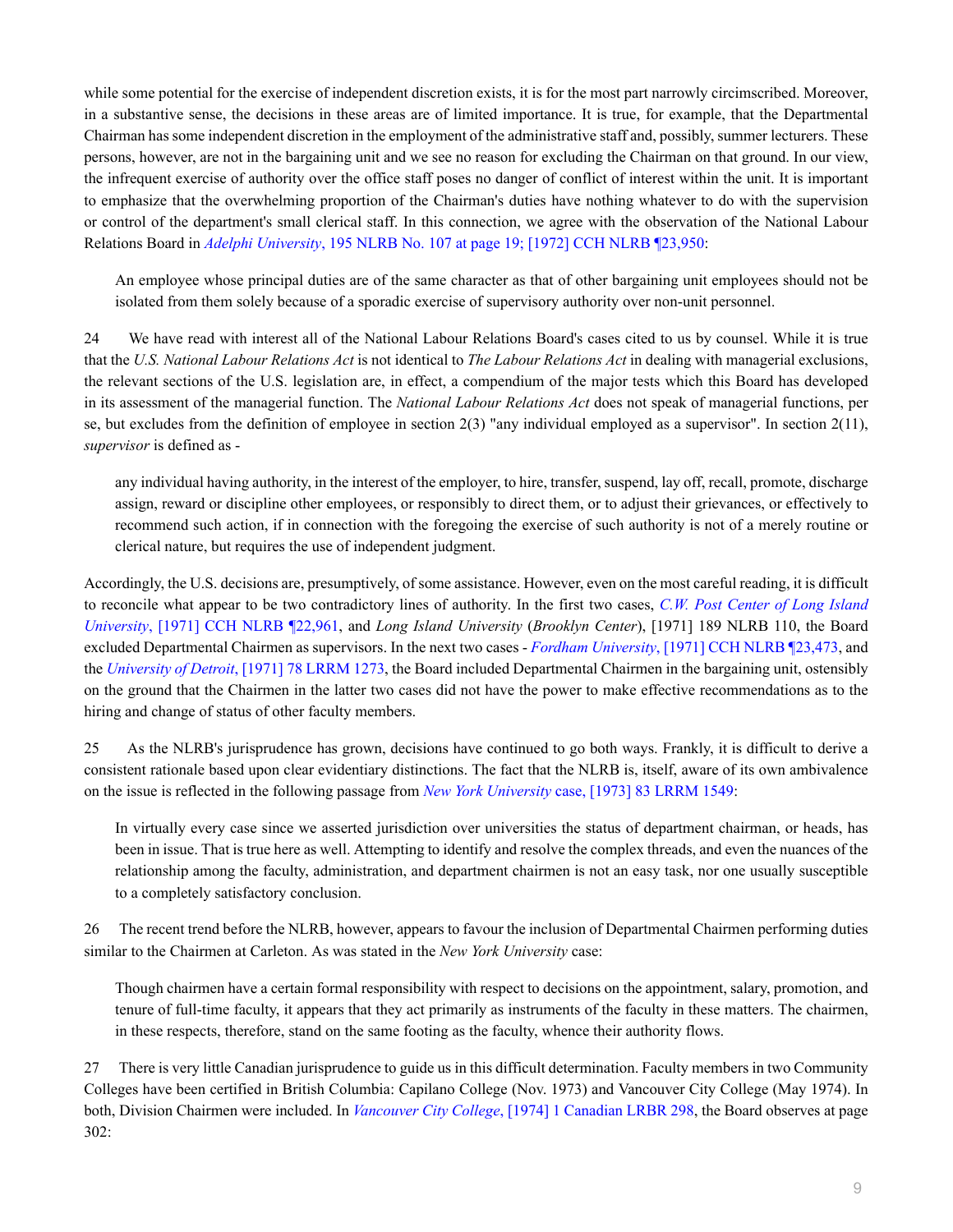That function [i.e., the administrative function of the Division Chairman] does not appear to be *management* - the exercise of authority over a group of people. Instead, it appears to be *co-ordination* of the instructional efforts of the many people in the division. The key indicia of managerial authority - the power to hire and fire, to evaluate and promote - are not features of this position. I do not mean to say that the Division Chairmen have no part to play in these decisions because they are made somewhere higher up. As a practical matter (subject to formal approval by the Principal), these are group decisions. The Division Chairman participates in the group and has substantial influence. However, so do ordinary faculty members who, as individuals, are clearly "employees" under the Code. Division Chairmen have no authority to impose discipline, except perhaps by way of verbal reprimands. They do prepare budget recommendations, but that task appears to be largely one of compiling figures with the real judgments about where to cut or where to expand being made elsewhere, again by a group.

Most, if not all, of these observations apply to the facts before us.

28 The two British Columbia decisions, as we have pointed out, involve Community Colleges. Other Canadian decisions which involve university faculty are of little assistance since, except in one case, no reasons were given. It is of interest to note, however, that in the several situations where faculty units have been certified, all have included Department Chairmen: see *University du Quebec à Montreal* (a decision of a Commission of Inquiry dated January 25, 1971, confirmed by the Quebec Labour Court); *Notre Dame University of Nelson, B.C.* (March 27, 1973); *University of Manitoba* (November 15, 1974); *St. Mary's University Halifax* (April 25, 1974).

- 29 For all of the above reasons, we find that Departmental Chairmen are properly included in the bargaining unit.
- 30 In our decision of April 4, we det ermined the appropriate bargaining unit as follows:

All full time academic staff and professional librarians employed by the Respondent in the City of Ottawa in the Regional Municipality of Ottawa-Carleton save and except President, members of the Board of Governors elected by the Senate, Assistant to the President, Vice President Academic, Assistant to the Vice President Academic, Deans, Assistant Deans, Directors of Schools, University Librarian, Assistant to the University Librarian & Section Heads for Bibliographic Processing, Central Library Services & Systems.

*Note 1*: The unit does not include persons engaged in non-academic administrative positions such as faculty registrars, the University registrar, his associate registrars, development officers, information officers & secretary to the Board of Governors, & persons currently employed in departments such as physical plant, finance, administrative services, student services, computer centre, planning, analysis & statistics, continuing education.

*Note 2*: The unit includes teaching associates but does not include sessional lecturers (part time), technical aides, research officers, laboratory directors or supervisors, program consultant, graduate teaching assistants and persons engaged primarily in research at the University under a grant appointment nor does it include demonstrators, technical officers or field instructors other than those primarily engaged in teaching.

31 On the taking of the representation vote directed by the Board more than fifty per cent of the ballots cast were case in favour of the applicant.

32 A certificate will issue to the applicant.

33 The Registrar will destroy the ballots cast in the representation vote taken in this matter following the expiration of 30 days from the date of this decision unless a statement requesting that the ballots should not be destroyed is received by the Board from one of the parties before the expiration of such 30 day period.

# **Decision of** *Board Member J.E.C. Robinson, Q.C.***:**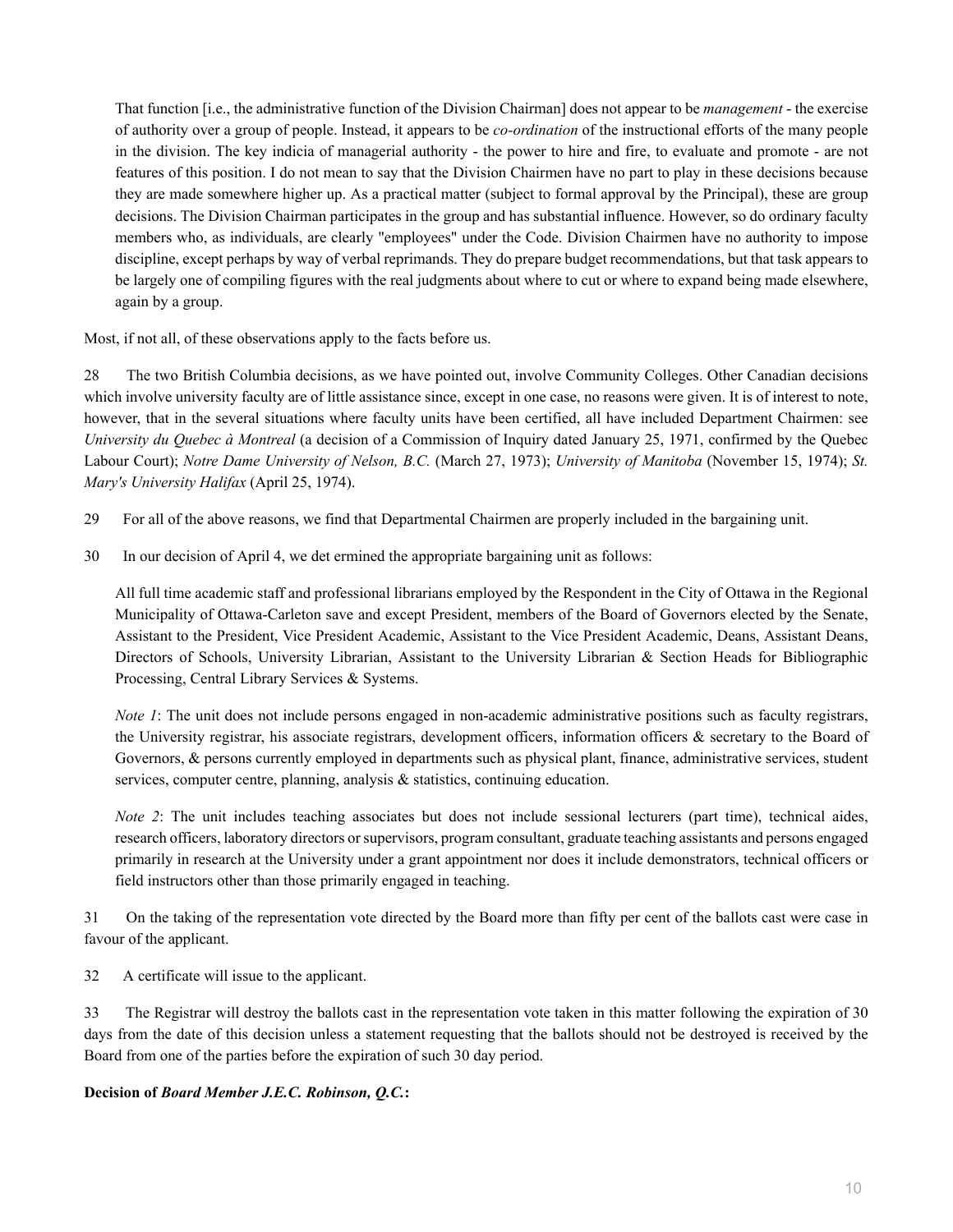I have had an opportunity of reading the decision of the majority as it refers to Department Chairmen and concede that there is considerable merit in such decision and much of the reasoning therefor.

Inasmuch as this is the initial application before this Board asking it to define an appropriate unit for the full-time faculty of a university, counsel for the applicant has stressed in his argument that we consider the jurispredential authority found in certain decisions of the National Labor Relations Board.

With the dearth of authority in Canada, one would think that such an appraisal of the jurisprudence in the United States would be of great assistance to this Board in determining the difficult question before us, notwithstanding that such decisions were fashioned within the confines of a different Act, with different social, economic and other considerations prevailing.

A perusal of the decisions of the N.L.R.B. dealing with Department Chairmen indicates that the Department Chairmen in the various institutions of higher education in the United States had relatively similar duties and responsibilities and also that such duties and responsibilities were similar to those shared by Department Chairmen at Carleton University. Notwithstanding this striking similarity, in slightly less than one-half of the determinations concerning Department Chairmen, they were excluded from the bargaining unit. (See: *[Long Island University](http://nextcanada.westlaw.com/Link/Document/FullText?findType=Y&serNum=1971020947&pubNum=0001417&originatingDoc=I10b717cf52b163f0e0440003ba0d6c6d&refType=CA&originationContext=document&vr=3.0&rs=cblt1.0&transitionType=DocumentItem&contextData=(sc.DocLink))* (*Brooklyn Center*), 189 N.L.R.B. 909; *Adelphi University*, 195 N.L.R.B. 640; *Syracuse University*[, 204 N.L.R.B. No. 85;](http://nextcanada.westlaw.com/Link/Document/FullText?findType=Y&serNum=1973011859&pubNum=0001033&originatingDoc=I10b717cf52b163f0e0440003ba0d6c6d&refType=CA&originationContext=document&vr=3.0&rs=cblt1.0&transitionType=DocumentItem&contextData=(sc.DocLink)) *[Farleigh Dickenson University](http://nextcanada.westlaw.com/Link/Document/FullText?findType=Y&serNum=1973011782&pubNum=0001033&originatingDoc=I10b717cf52b163f0e0440003ba0d6c6d&refType=CA&originationContext=document&vr=3.0&rs=cblt1.0&transitionType=DocumentItem&contextData=(sc.DocLink))*, 205 N.L.R.B. No. 101; *[Point Park College](http://nextcanada.westlaw.com/Link/Document/FullText?findType=Y&serNum=1974011983&pubNum=0001033&originatingDoc=I10b717cf52b163f0e0440003ba0d6c6d&refType=CA&originationContext=document&vr=3.0&rs=cblt1.0&transitionType=DocumentItem&contextData=(sc.DocLink))*, [209 N.L.R.B. No. 152.](http://nextcanada.westlaw.com/Link/Document/FullText?findType=Y&serNum=1974011983&pubNum=0001033&originatingDoc=I10b717cf52b163f0e0440003ba0d6c6d&refType=CA&originationContext=document&vr=3.0&rs=cblt1.0&transitionType=DocumentItem&contextData=(sc.DocLink)))

While the N.L.R.B. initially would seem to have excluded Department Chairmen from the bargaining unit, that pattern has not prevailed through to the present time. One may surmise that such change was made after the N.L.R.B. was able to see how the pattern of bargaining developed.

Since no pattern of bargaining has developed in this jurisdiction, one is not able to make such surmise.

Both counsel for the applicant and the respondent argued that in these unique circumstances there should be a preservation of the collegial aspect of decision-making; but argued in support thereof that different results should follow.

There is little argument that in many decisions, the Department Chairman seeks the approval and consent of other members of the faculty in his department.

The fact remains, however, that, in the traditional sense, collective bargaining tends to produce a differentiation between the supervisor and the supervised which to some extent undermines the collegiality which heretofore obtained. Thus, while there may be a sharing of authority between faculty and Department Chairmen in a horizontal way, there is also a vertical sharing of authority between the Department Chairmen, the Dean and the Senate in a vertical way. Thus it is apparent that managerial authority is shared in the university in many ways.

In my opinion, and I would so find, this Board should do everything in its power to maintain the *status quo* of collegial decisionmaking and should exclude Department Chairmen from the bargaining unit. To do otherwise, it would seem, would be to end the horizontal managerial decision-making authority presently resident in the faculty and to vest it in a very few hands such as the Dean and the Senate.

To include the Department Chairmen in the bargaining unit would be to remove from the department the only person who is able to speak on behalf of management and the only person who has the intimate knowledge of the department and the professional concerns of the faculty in that department.

It is not my intention to examine in detail the traditional indicia of the Board in determining who should be excluded as being managerial within the meaning of section 1(3)(b) of *The Labour Relations Act*.

It will suffice to say that I place different nuances upon the evidence than do my colleagues; and even adopting the traditional tests, I would find that Department Chairmen exercise managerial functions within the provisions of *The Labour Relations Act*.